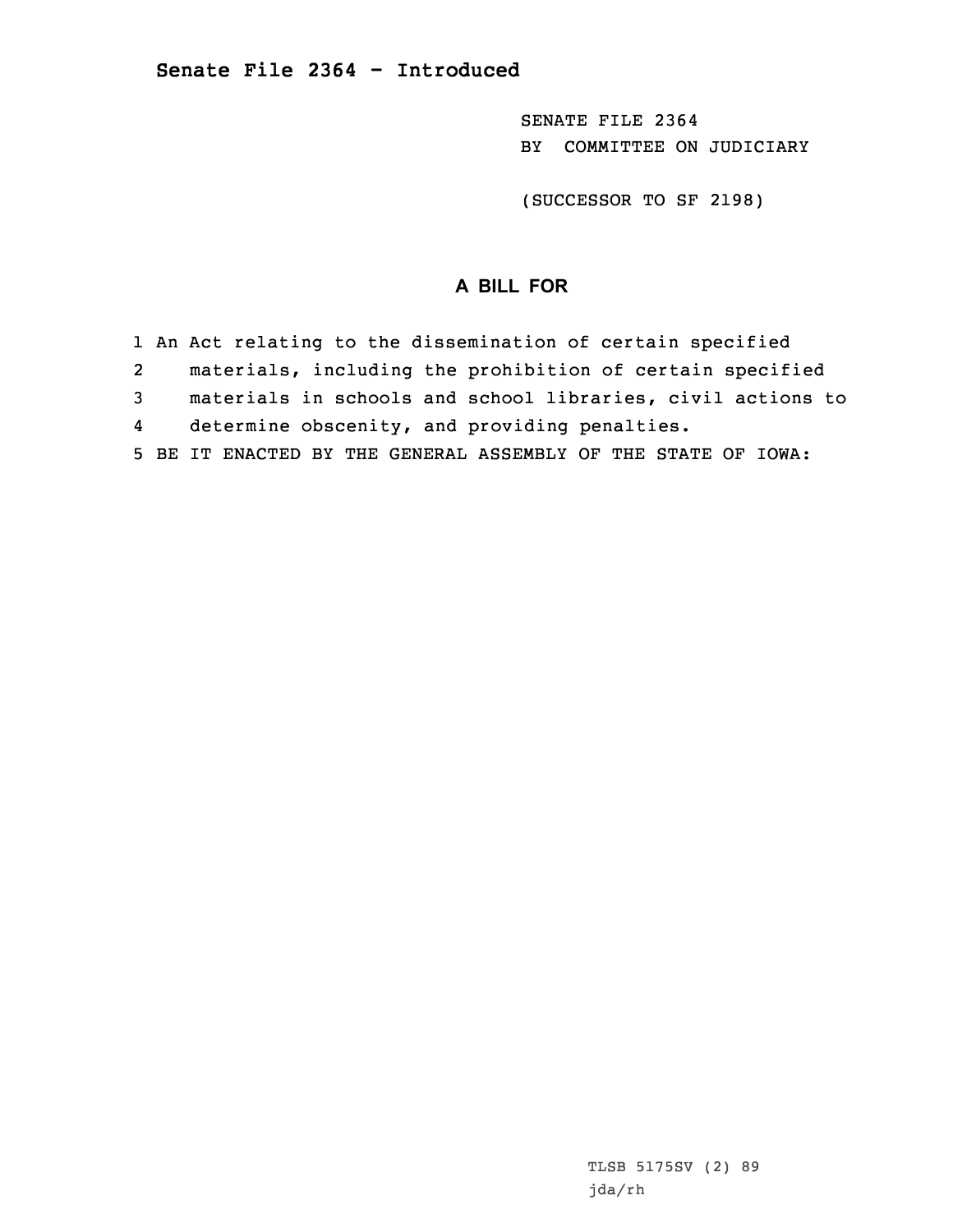1 Section 1. Section 272.2, subsection 14, paragraph b, 2 subparagraph (1), Code 2022, is amended by adding the following 3 new subparagraph division:

4 NEW SUBPARAGRAPH DIVISION. (0g) Providing obscene material or hard-core pornography to students from <sup>a</sup> school library or requiring <sup>a</sup> student to read or view obscene material or hard-core pornography under section 728.2A. For purposes of this subparagraph division, *"obscene material"* and *"hard-core pornography"* mean the same as defined in section 728.1.

10 Sec. 2. Section 272.2, subsection 14, Code 2022, is amended 11 by adding the following new paragraph:

12 NEW PARAGRAPH. *f.* The board shall suspend the license of an administrator or <sup>a</sup> teacher upon the board's finding by <sup>a</sup> preponderance of evidence that the administrator or teacher violated an injunction entered pursuant to section 728.2A, subsection 4.

17 Sec. 3. Section 728.1, Code 2022, is amended by adding the 18 following new subsection:

 NEW SUBSECTION. 1A. *"Hard-core pornography"* means material depicting patently offensive representations of oral, anal, or vaginal intercourse, actual or simulated, involving humans, or depicting patently offensive representations of masturbation, excretory functions, or bestiality, or lewd exhibition of the genitals, which the average adult taking the material as <sup>a</sup> whole in applying statewide contemporary community standards would find appeals to the prurient interest; and which material, taken as <sup>a</sup> whole, lacks serious literary, scientific, political, or artistic value.

29 Sec. 4. NEW SECTION. **728.2A Obscene material and hard-core** 30 **pornography in schools and school libraries.**

31 1. As used in this section, unless the context otherwise 32 requires:

-1-

33 *a. "Administrator"* means and includes <sup>a</sup> school 34 superintendent, assistant superintendent, educational 35 director, principal, assistant principal, and other

> LSB 5175SV (2) 89 jda/rh 1/9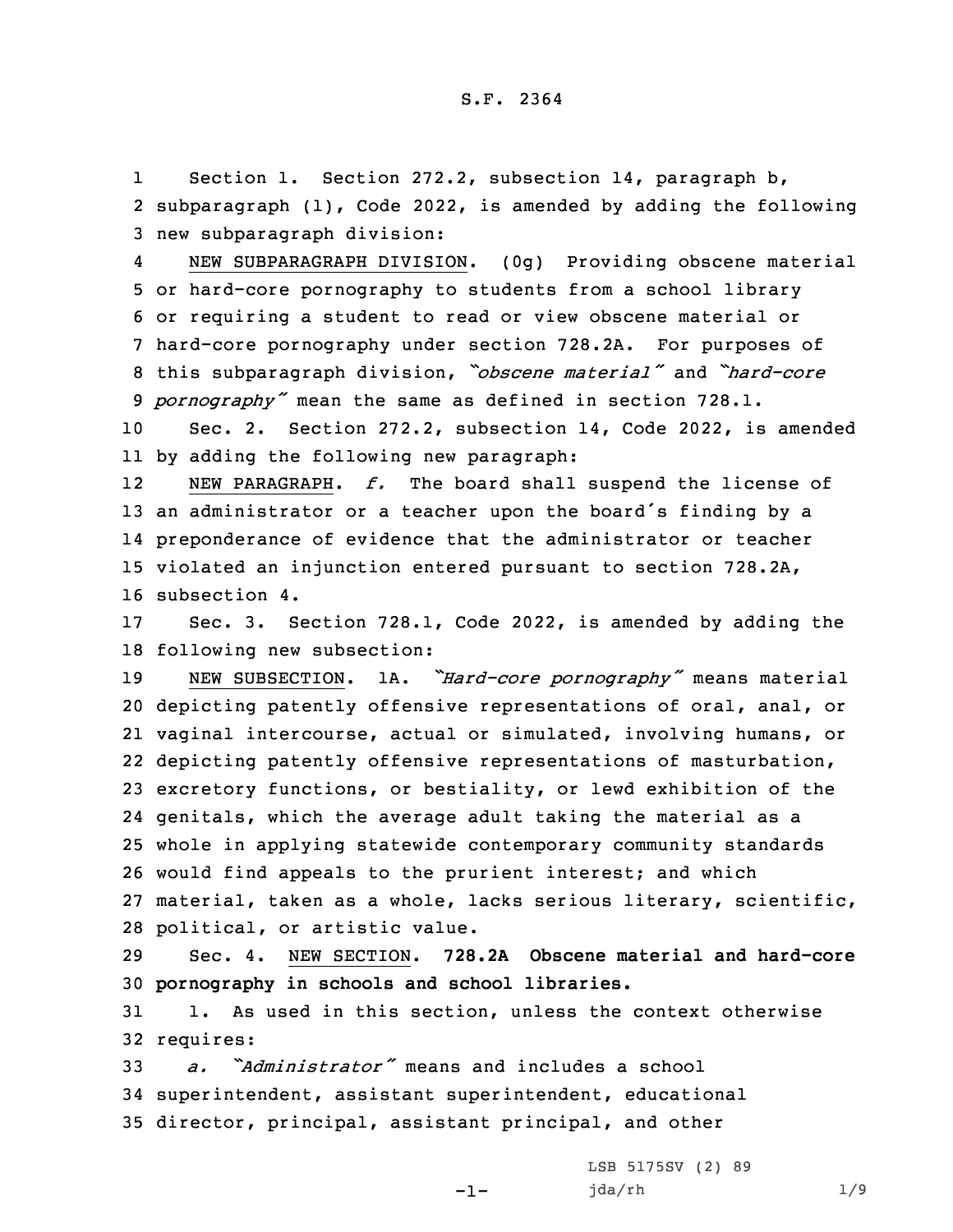1 individuals authorized to assist in performing noninstructional 2 administrative duties.

<sup>3</sup> *b. "School"* means and includes all of the following: 4 (1) <sup>A</sup> charter school established in accordance with section 5 256E.2.

6 (2) <sup>A</sup> nonpublic school, as that term is defined in section 7 280.2.

8 (3) <sup>A</sup> public school district, as described in chapter 274. 9 *c. "Student"* means an individual who is enrolled in and 10 attending <sup>a</sup> school in kindergarten through grade twelve.

11 *d. "Teacher"* means the same defined in section 272.1. 122. <sup>A</sup> school shall designate at least one administrator to

13 ensure that no obscene material or hard-core pornography is 14 present and available to students in <sup>a</sup> library operated by the 15 school that the administrator supervises or directs.

 3. *a.* An administrator who knowingly provides obscene material to <sup>a</sup> student in <sup>a</sup> library operated by the school that the administrator supervises or directs shall be guilty of <sup>a</sup> serious misdemeanor.

 *b.* An administrator who knowingly provides hard-core pornography to <sup>a</sup> student in <sup>a</sup> library operated by the school that the administrator supervises or directs shall be guilty of an aggravated misdemeanor.

24 *c.* <sup>A</sup> teacher who knowingly requires <sup>a</sup> student to read or view obscene material as part of the teacher's instructional program or curriculum shall be guilty of <sup>a</sup> serious misdemeanor. *d.* <sup>A</sup> teacher who knowingly requires <sup>a</sup> student to read or view hard-core pornography as part of the teacher's instructional program or curriculum shall be guilty of an aggravated misdemeanor.

 4. *a.* <sup>A</sup> parent or guardian of <sup>a</sup> student alleging <sup>a</sup> violation of subsection 3 by an administrator or teacher may bring <sup>a</sup> civil action for injunctive relief against the school that employs the administrator or teacher to prohibit the administrator or teacher from continuing such violation.

 $-2-$ 

LSB 5175SV (2) 89 jda/rh 2/9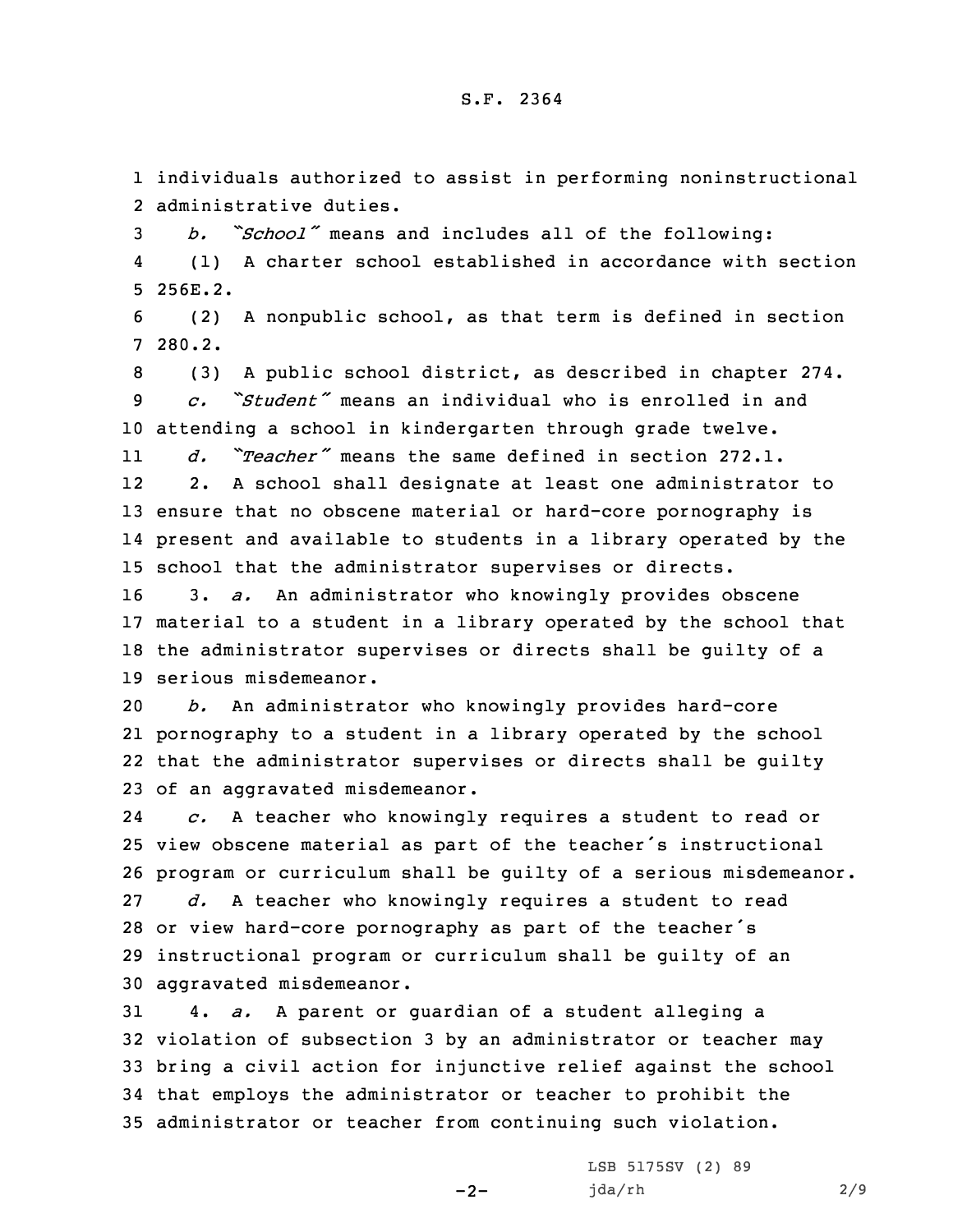1 *b.* If <sup>a</sup> parent or guardian is the prevailing party in <sup>a</sup> 2 civil action instituted pursuant to paragraph *"a"*, all of the 3 following shall apply:

4 (1) The court shall award reasonable attorney fees to the 5 parent or guardian.

 (2) The court shall assess <sup>a</sup> civil penalty against the school that employs the administrator or teacher, not to exceed five hundred dollars per day for each day <sup>a</sup> violation occurs during the pendency of the civil action. However, the court shall not assess the civil penalty provided in this subparagraph for <sup>a</sup> violation of subsection 3, paragraph *"a"*, if the administrator or the school that employs the administrator removes the obscene material or hard-core pornography from the library operated by the school during the pendency of the civil action. Revenue from the civil penalty provided in this subparagraph shall be remitted to the treasurer of state for deposit in the general fund of the state.

 (3) The clerk of court shall send <sup>a</sup> copy of the court's order issued pursuant to paragraph *"a"* and <sup>a</sup> copy of this section by restricted certified mail, return receipt requested, to the attorney general and to the county attorney of the county in which the school that employs the administrator or teacher in violation of subsection 3 is located.

24 5. <sup>A</sup> parent or guardian who was the prevailing party in <sup>a</sup> civil action instituted pursuant to subsection 4 may bring <sup>a</sup> civil action for damages against the school that employs the administrator or teacher if the administrator or teacher violates an injunction issued pursuant to subsection 4. If <sup>a</sup> parent or guardian is the prevailing party in <sup>a</sup> civil action instituted pursuant to this subsection, the clerk of court shall send <sup>a</sup> copy of the court's order issued pursuant to this subsection and <sup>a</sup> copy of this section by restricted certified mail, return receipt requested, to the board of educational examiners. Damages awarded pursuant to this subsection shall include all of the following:

 $-3-$ 

LSB 5175SV (2) 89 jda/rh 3/9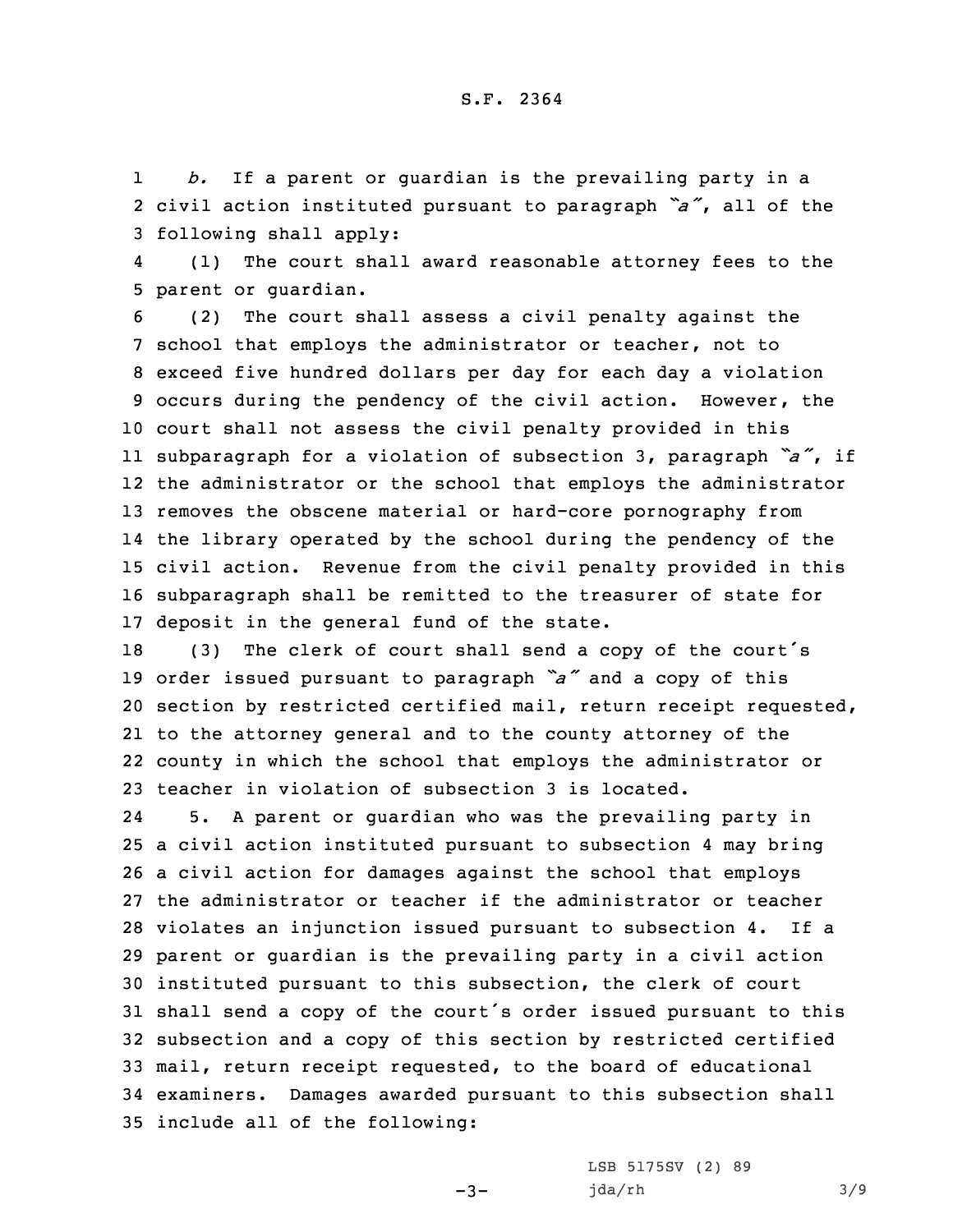1 *a.* Actual damages for injuries resulting from the 2 administrator's or teacher's initial violation of subsection 3 3 and the administrator's or teacher's violation of the 4 injunction.

 *b.* <sup>A</sup> penalty in an amount determined by the court, but not less than one thousand dollars per day for each day the administrator's or teacher's violation of the injunction continues.

 *c.* The state of Iowa hereby waives immunity from suit and consents to the jurisdiction of any court in which an action is brought against <sup>a</sup> charter school established in accordance with section 256E.2 or <sup>a</sup> public school district, as described in chapter 274, respecting any cause of action arising out of this subsection. Such action shall be heard and determined pursuant to rules otherwise applicable to civil actions brought in the particular court having jurisdiction of the suit and the parties to the suit shall have the right of appeal from any judgment, decree, or decision of the trial court to the appropriate appellate court under applicable rules of appeal. 6. <sup>A</sup> county attorney or the attorney general may institute criminal or civil actions to enforce the provisions of this section. <sup>A</sup> county attorney's or the attorney general's receipt of <sup>a</sup> copy of <sup>a</sup> court's injunctive order provided by the clerk of court issued pursuant to subsection 4, along with subsequent information that <sup>a</sup> violation of subsection 3 is continuing to occur, shall constitute probable cause that <sup>a</sup> violation of subsection 3 has occurred.

28 Sec. 5. Section 728.4, Code 2022, is amended to read as 29 follows:

 **728.4 Rental or sale of hard-core pornography.** <sup>A</sup> person who knowingly rents, sells, or offers for 32 rental or sale material depicting patently offensive representations of oral, anal, or vaginal intercourse, actual or simulated, involving humans, or depicting patently offensive representations of masturbation, excretory functions, or

LSB 5175SV (2) 89

 $-4-$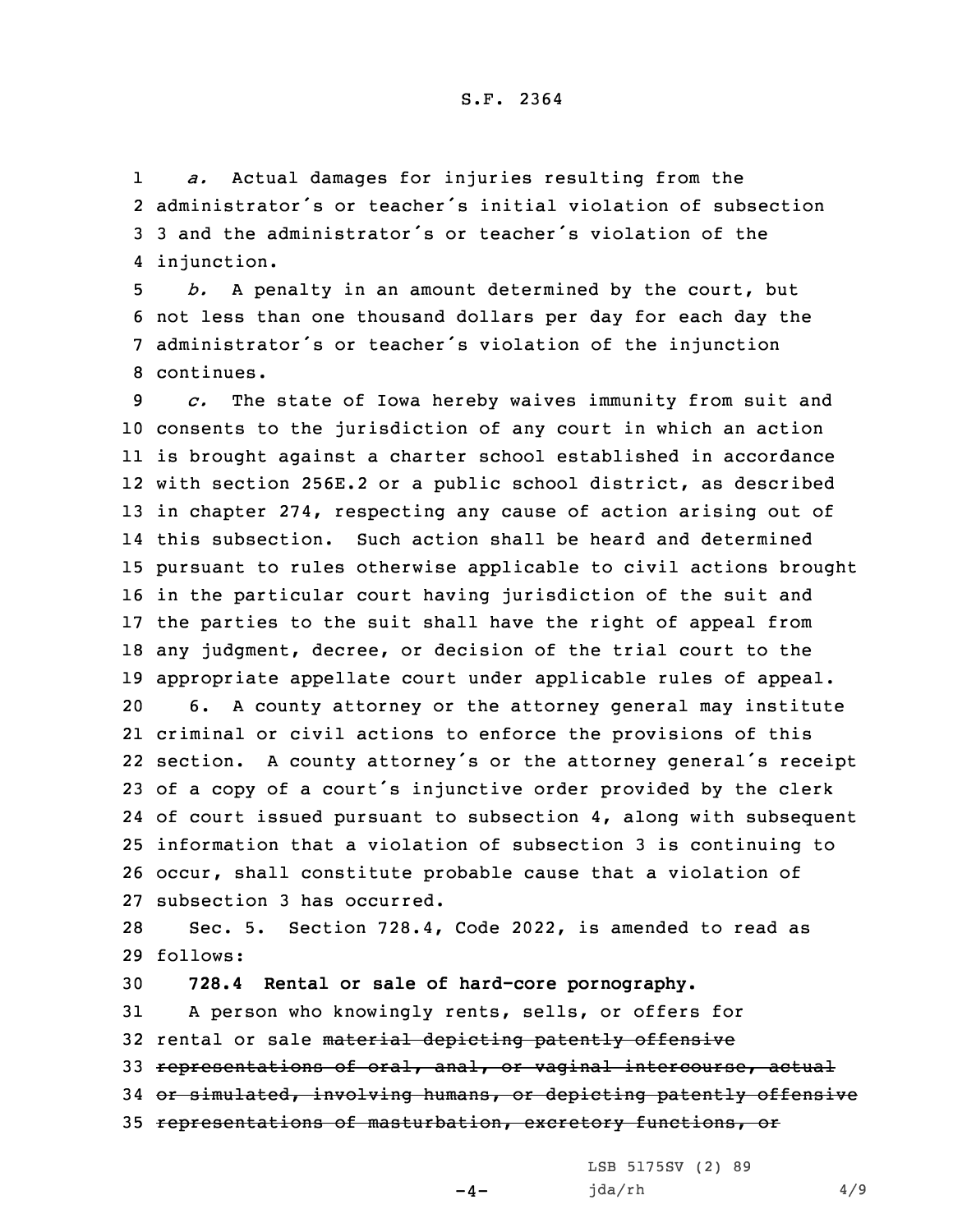bestiality, or lewd exhibition of the genitals, which the average adult taking the material as <sup>a</sup> whole in applying statewide contemporary community standards would find appeals 4 <del>to the prurient interest; and which material, taken as a whole,</del> lacks serious literary, scientific, political, or artistic value hard-core pornography, upon conviction, is guilty of an aggravated misdemeanor. However, second and subsequent violations of this [section](https://www.legis.iowa.gov/docs/code/2022/728.4.pdf) by <sup>a</sup> person who has been previously convicted of violating this [section](https://www.legis.iowa.gov/docs/code/2022/728.4.pdf) are class "D" felonies. For purposes of this section, an offense is considered <sup>a</sup> second or subsequent offense if, prior to the person's having been convicted under this section, the person has <sup>a</sup> prior conviction or <sup>a</sup> deferred judgment under section 728.2A, subsection 3, paragraph *"b"* or *"d"*. Charges under this [section](https://www.legis.iowa.gov/docs/code/2022/728.4.pdf) may only be brought by <sup>a</sup> county attorney or by the attorney general. Sec. 6. Section 728.6, Code 2022, is amended to read as 17 follows: **728.6 Civil suit to determine obscenity.** Whenever the attorney general or the county attorney of any county has reasonable cause to believe that any person is engaged or plans to engage in the dissemination or exhibition of obscene material within the county attorney's county to minors, the attorney general or the county attorney may

 institute <sup>a</sup> civil proceeding in the district court of the county to enjoin the dissemination or exhibition of obscene material to minors. Such application for injunction is optional and not mandatory and shall not be construed as <sup>a</sup> prerequisite to criminal prosecution for <sup>a</sup> violation of this 29 chapter.

30 Sec. 7. Section 728.7, Code 2022, is amended to read as 31 follows:

32 **728.7 Exemptions for public libraries and educational** 33 **institutions.**

34 Nothing in this [chapter](https://www.legis.iowa.gov/docs/code/2022/728.pdf) prohibits the use of appropriate 35 material for educational purposes in any accredited school,

 $-5-$ 

LSB 5175SV (2) 89 jda/rh 5/9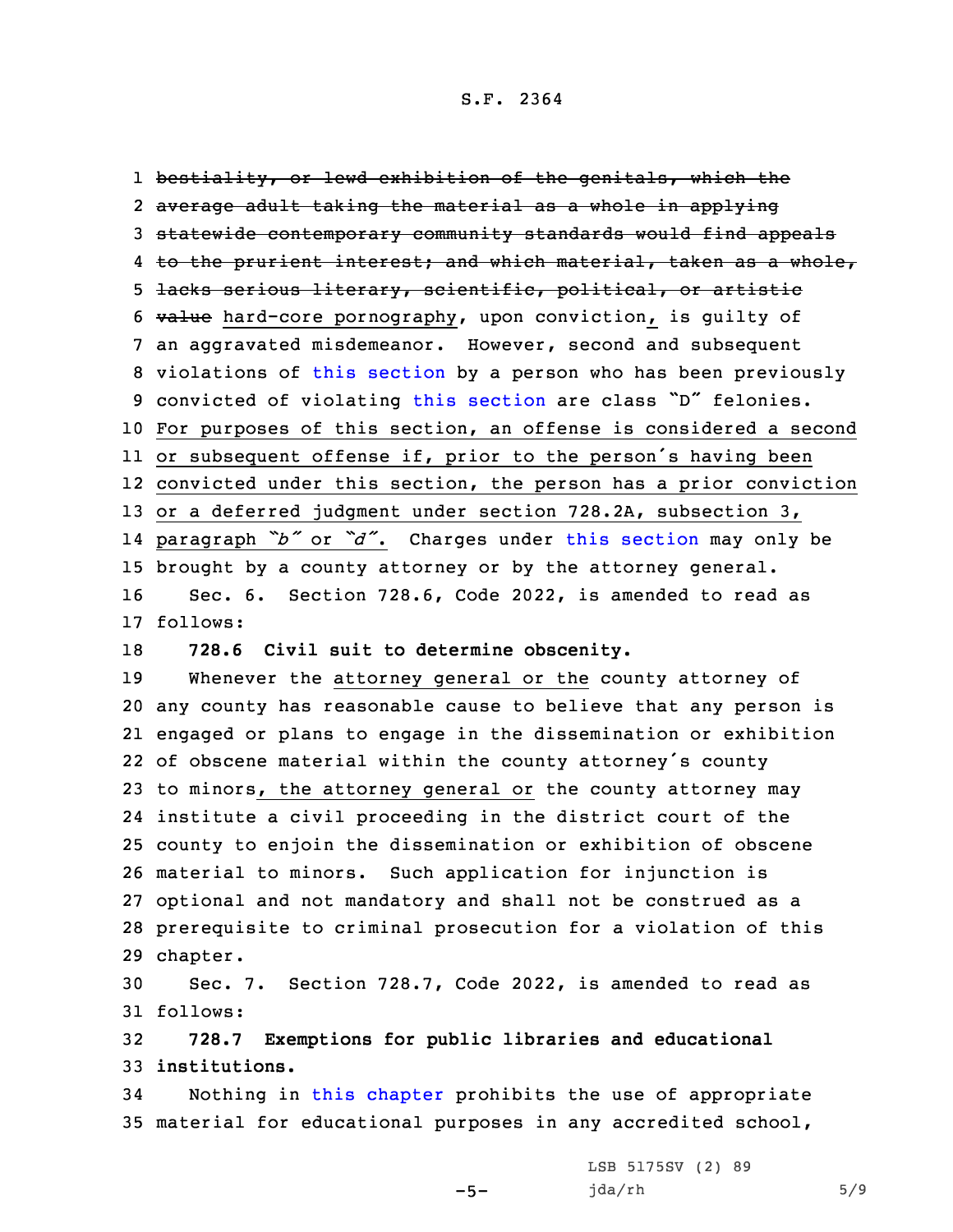S.F. 2364

 or any public library, or in any educational program in which 2 the minor is participating. Nothing in this [chapter](https://www.legis.iowa.gov/docs/code/2022/728.pdf) prohibits the attendance of minors at an exhibition or display of art works or the use of any materials in any public library. For purposes of this section, *"appropriate material"* does not include obscene material or hard-core pornography. EXPLANATION **The inclusion of this explanation does not constitute agreement with**

<sup>9</sup> **the explanation's substance by the members of the general assembly.** 10 This bill relates to the dissemination of certain specified

11 materials, including the prohibition of certain specified 12 materials in schools and school libraries and civil actions to 13 determine obscenity.

14 The bill requires <sup>a</sup> school to designate at least one 15 administrator to ensure that no obscene material or hard-core 16 pornography is present and available to students in <sup>a</sup> library 17 operated by the school that the administrator supervises or 18 directs.

 The bill prohibits an administrator from knowingly providing obscene material to <sup>a</sup> student in <sup>a</sup> library operated by the school that the administrator supervises or directs. The bill provides that an administrator who violates this provision is guilty of <sup>a</sup> serious misdemeanor. Additionally, the bill prohibits an administrator from knowingly providing hard-core pornography to <sup>a</sup> student in <sup>a</sup> library operated by the school that the administrator supervises or directs. The bill provides that an administrator who violates this provision is guilty of an aggravated misdemeanor. The bill also prohibits <sup>a</sup> teacher from knowingly requiring <sup>a</sup> student to read or view obscene material as part of the teacher's instructional program or curriculum. The bill provides that <sup>a</sup> teacher who violates this provision is guilty of <sup>a</sup> serious misdemeanor. The bill prohibits <sup>a</sup> teacher from knowingly requiring <sup>a</sup> student to read or view hard-core pornography as part of the teacher's instructional program or curriculum. The bill provides

 $-6-$ 

LSB 5175SV (2) 89 jda/rh 6/9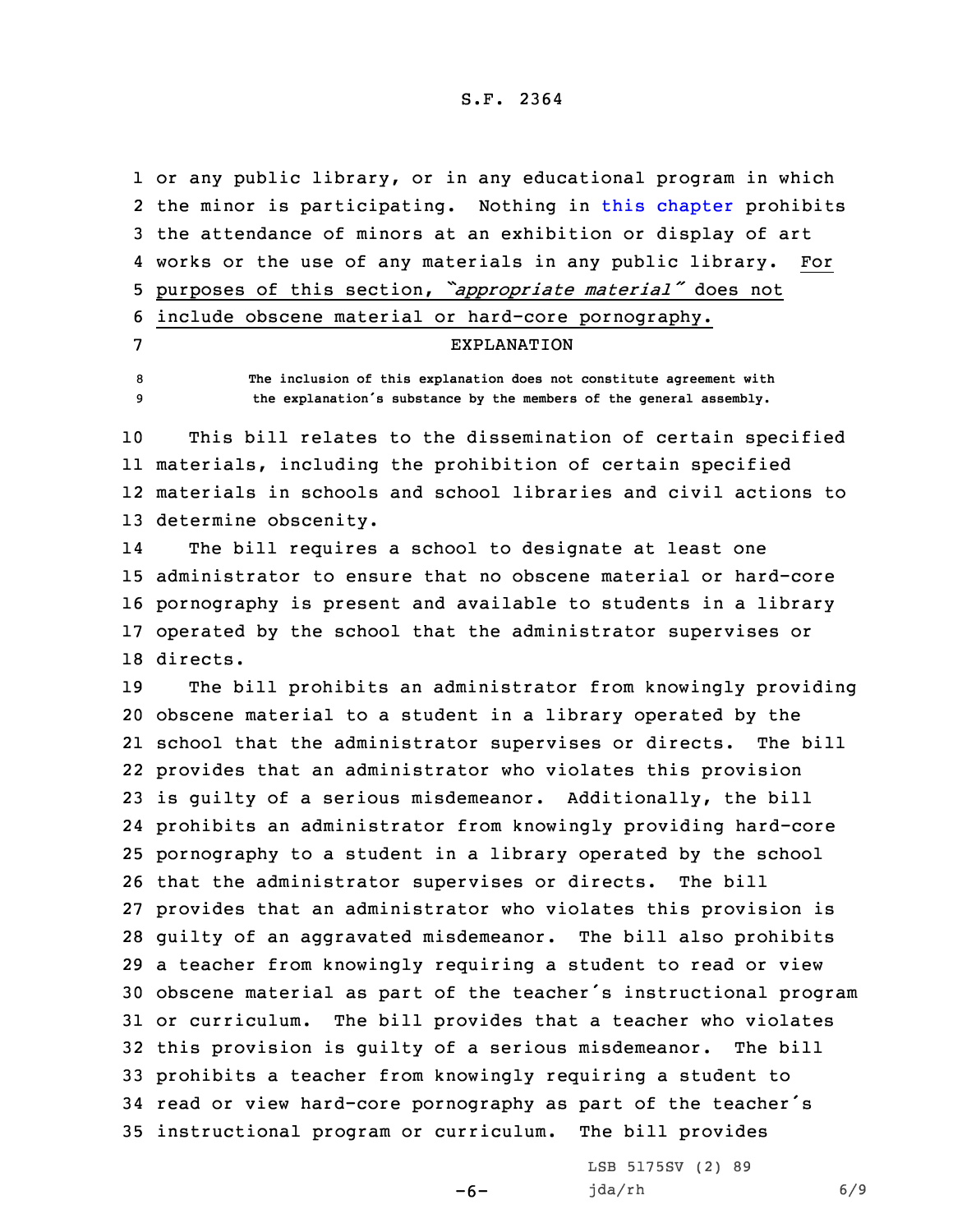that <sup>a</sup> teacher who violates this provision is guilty of an aggravated misdemeanor. <sup>A</sup> serious misdemeanor is punishable by confinement for no more than one year and <sup>a</sup> fine of at least \$430 but not more than \$2,560. An aggravated misdemeanor is punishable by confinement for no more than two years and <sup>a</sup> fine of at least \$855 but not more than \$8,540. The bill requires the board of educational examiners to adopt rules that require the board to disqualify an applicant for <sup>a</sup> license or to revoke <sup>a</sup> person's license for <sup>a</sup> violation of these provisions.

 The bill authorizes <sup>a</sup> parent or guardian of <sup>a</sup> student alleging <sup>a</sup> violation of the bill's provisions to bring <sup>a</sup> civil action for injunctive relief against the school that employs an administrator or teacher in violation of the bill. The bill requires <sup>a</sup> court to award reasonable attorney fees to <sup>a</sup> parent or guardian who prevails in this civil action.

 The bill provides that if <sup>a</sup> parent or guardian is the prevailing party in the civil action, the court shall assess <sup>a</sup> civil penalty against the school that employs the administrator or teacher, not to exceed \$500 per day for each day <sup>a</sup> violation occurs during the pendency of the civil action, unless certain limited exceptions apply. The bill requires revenue from the civil penalty to be remitted to the treasurer of state for deposit in the general fund of the state.

24 The bill provides that if <sup>a</sup> parent or guardian is the prevailing party in the civil action, the clerk of court shall send <sup>a</sup> copy of the court's order and <sup>a</sup> copy of the law by certified mail to the attorney general and to the county attorney of the county in which the school that employs the administrator or teacher who violated the bill's provisions is 30 located.

 The bill provides that <sup>a</sup> parent or guardian who was the prevailing party in the civil action may bring <sup>a</sup> civil action for damages against the school that employs the administrator or teacher if the administrator or teacher violates the injunction. The bill requires the clerk of court to send <sup>a</sup>

 $-7-$ 

LSB 5175SV (2) 89 jda/rh 7/9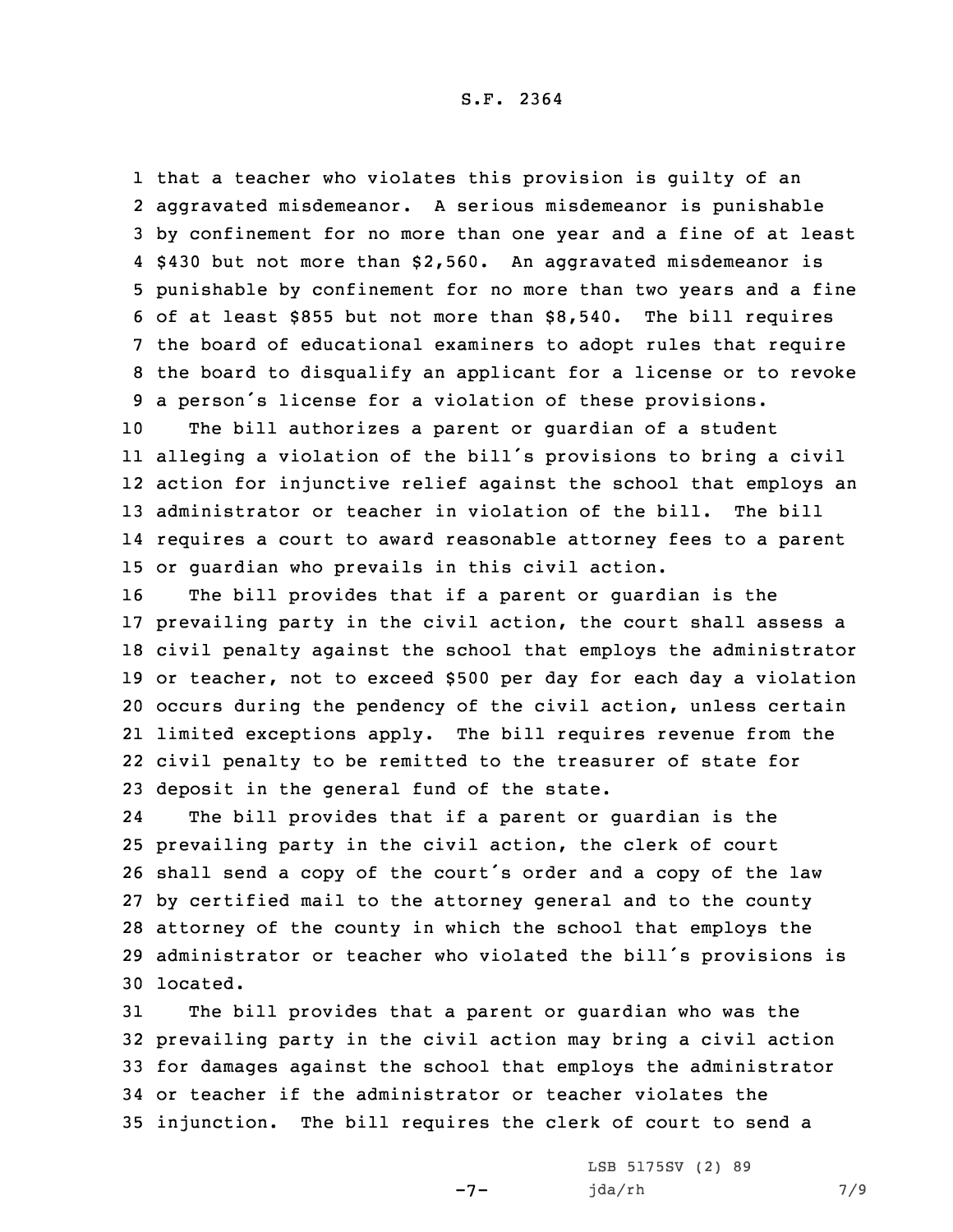## S.F. 2364

 copy of the court's order issued pursuant to the proceedings related to the violation of the injunction, and <sup>a</sup> copy of the law, by certified mail to the board of educational examiners. The bill also provides that if the parent or guardian is the prevailing party in these proceedings, the court shall award the parent or guardian actual damages for injuries resulting from the administrator's or teacher's initial violation of the bill's provisions and <sup>a</sup> civil penalty not less than \$1,000 per day for each day the administrator's or teacher's violation of the injunction continues. The bill waives immunity for charter schools and school districts in any cause of action brought against those entities under the bill. The bill requires the board of educational examiners to suspend the license of an administrator or <sup>a</sup> teacher upon the board's finding by <sup>a</sup> preponderance of the evidence that the administrator or teacher violated an injunction.

 The bill authorizes <sup>a</sup> county attorney or the attorney general to institute criminal or civil actions to enforce the provisions of the bill. The bill provides that <sup>a</sup> county attorney's or the attorney general's receipt of <sup>a</sup> copy of <sup>a</sup> court's injunctive order provided by the clerk of court, along with subsequent information that <sup>a</sup> violation of the bill's provisions is continuing to occur, shall constitute probable cause that <sup>a</sup> violation of the bill's criminal provisions has occurred.

 Code section 728.4 (rental or sale of hard-core pornography) provides that <sup>a</sup> person who knowingly rents, sells, or offers for rental or sale hard-core pornography is guilty of an aggravated misdemeanor. Current law also provides that second and subsequent violations of Code section 728.4 by <sup>a</sup> person who has been previously convicted of violating this Code section are class "D" felonies. The bill establishes that, for purposes of Code section 728.4, an offense is considered <sup>a</sup> second or subsequent offense if, prior to the person's having been convicted under Code section 728.4, the person has

 $-8-$ 

LSB 5175SV (2) 89 jda/rh 8/9